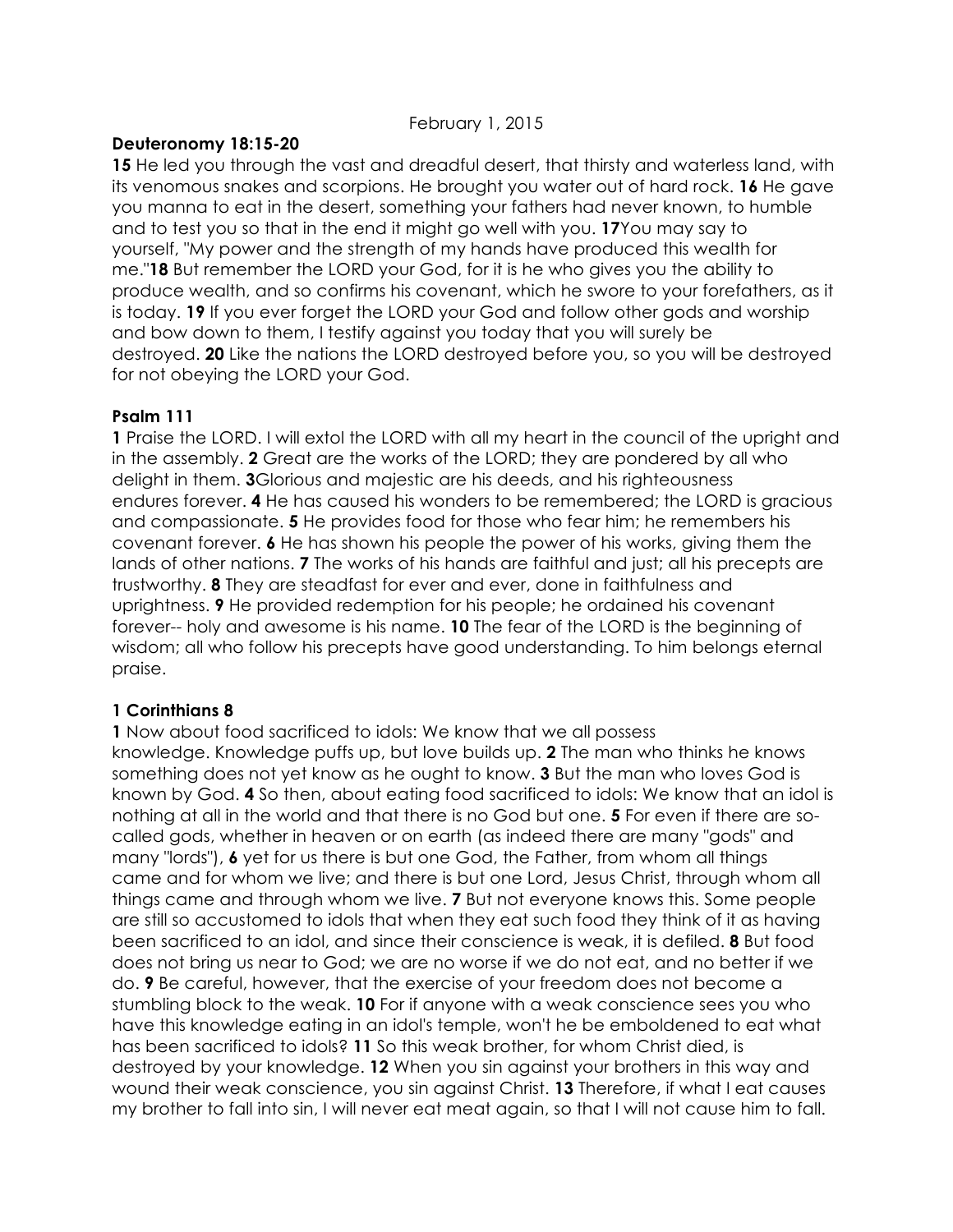# **Mark 1:21-28**

**21** They went to Capernaum, and when the Sabbath came, Jesus went into the synagogue and began to teach. **22** The people were amazed at his teaching, because he taught them as one who had authority, not as the teachers of the law. **23** Just then a man in their synagogue who was possessed by an evil spirit cried out, **24** "What do you want with us, Jesus of Nazareth? Have you come to destroy us? I know who you are--the Holy One of God!" **25** "Be quiet!" said Jesus sternly." Come out of him!" **26** The evil spirit shook the man violently and came out of him with a shriek. **27**The people were all so amazed that they asked each other, "What is this? A new teaching- and with authority! He even gives orders to evil spirits and they obey him." **28** News about him spread quickly over the whole region of Galilee.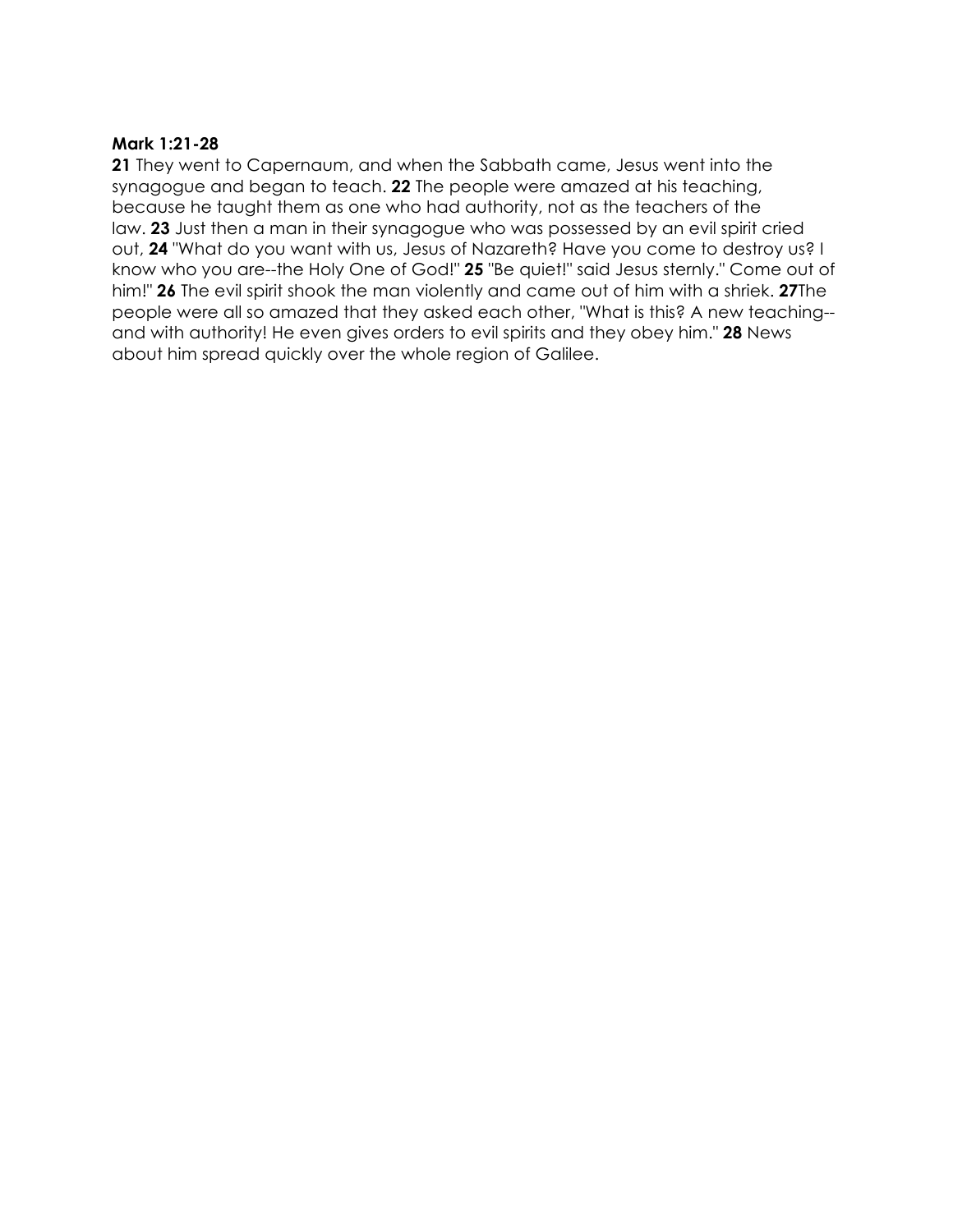# **Sermon**

Grace to you and peace from God our Father, God's Son our Lord Jesus Christ, and the Holy Spirit: Amen.

What feelings bubble up within you when you hear the word, "condescending." For me, almost exclusively, condescension sounds like a bad word. A real bad one. "Don't be so condescending! You're not better than be." In our day, the word condescend has come to mean something like being patronizing or showing feelings of superiority. And so when we think of someone condescending, it always seems like a bad thing.

A number of recent conversations with Clyde have gotten me looking at the Latin root forms and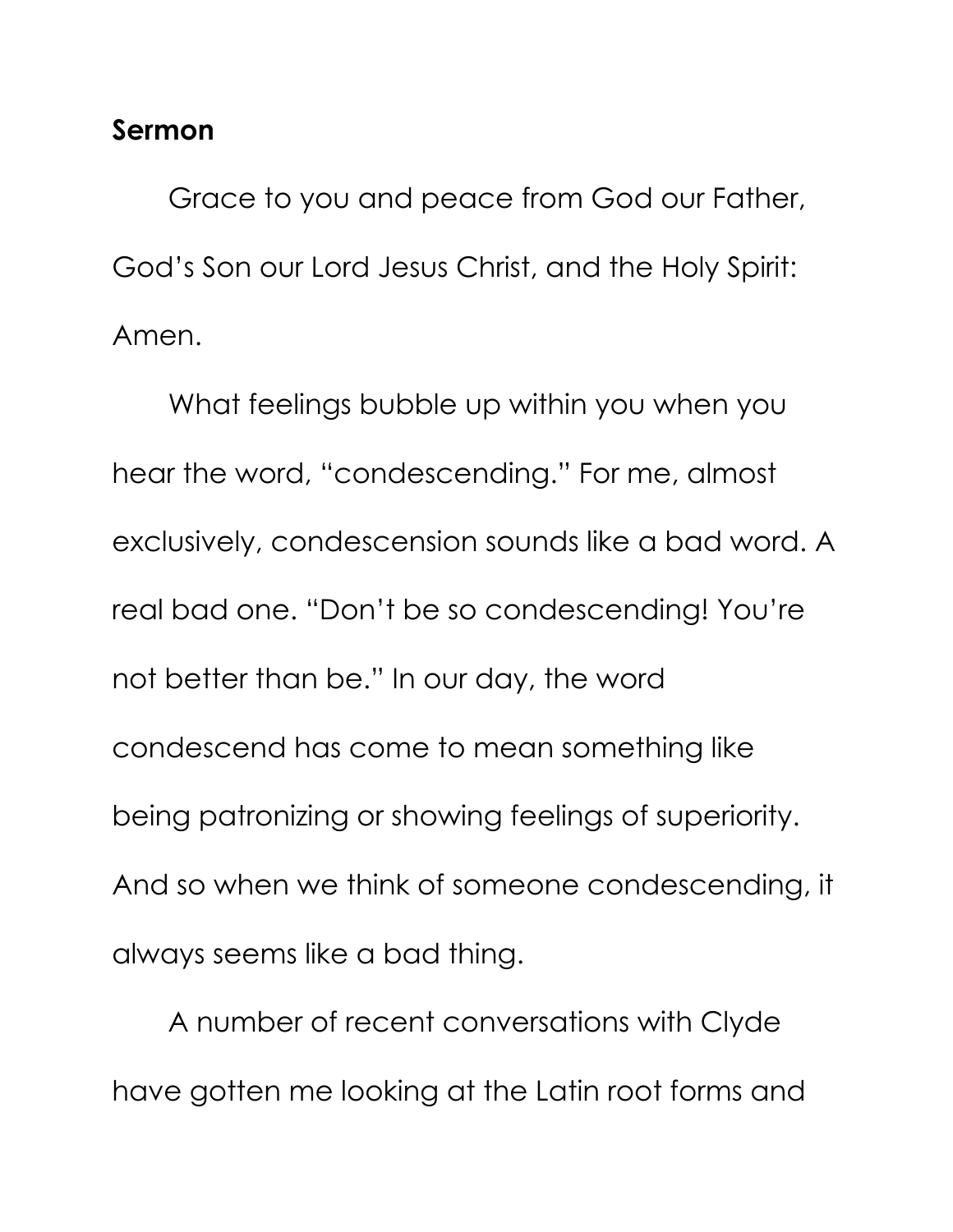Old English usage of words. Long ago,

condescension meant something entirely different, or at least much more lovely. If you break down the word, *con* meant something like together and *descendere* meant something like together. In common usage, it meant to defer, to give way to someone else. To condescend meant to prefer someone else and their abilities, their preferences, their perspectives more than your own. How beautiful is that? Condescension, at one time, as a particular form of hospitality. Today's Scriptures open for us this kind of holy condescension.

In 1st Corinthians talks about whether it is right to eat meat sacrificed to idols, a problem many of us have faced as we peruse the pork chops and beef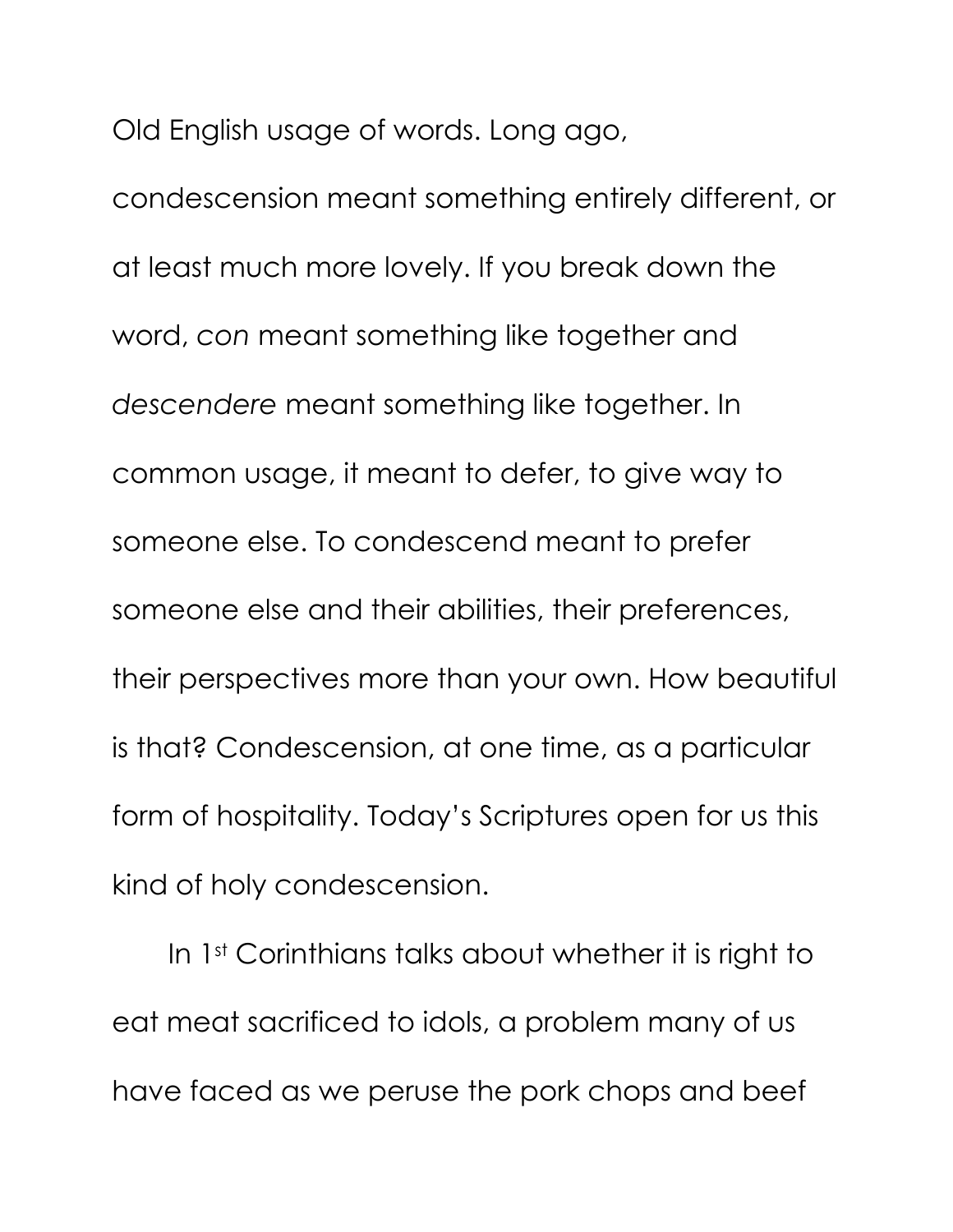roasts in Kroger's cold cases. You see, when someone made an animal offering to the Roman gods, only a small portion was kept for burning or used at the altar. The vast majority was left over and sold at market. People knew this because the butchers tended to hang out just outside of the temples. Go make your offering to Zeus and pick up some steaks as you leave to head home. This was a common practice in Greco-Roman culture, so Gentile – that word just means not-Jewish – Gentle converts continued to shop in the same areas because, well, it wasn't a big deal to them. They knew who God was, and more importantly they knew that God wasn't one of these silly idols. They also knew these were tasty baby back ribs, so what was the big deal?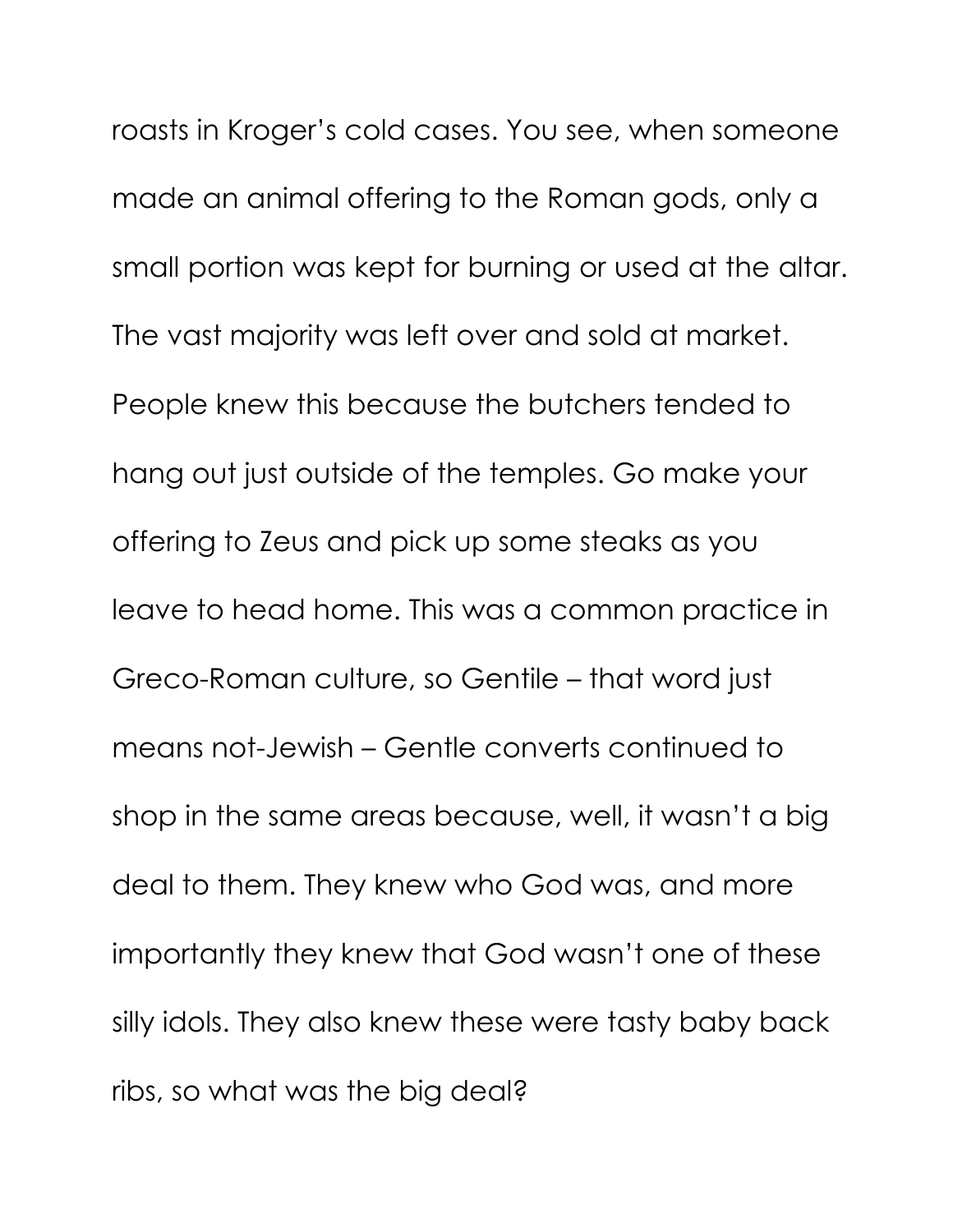Other Christians, many with a Jewish background, saw this as idolatry and accused their brothers and sisters of unfaithfulness. Some people feared that eating meat sacrificed to idols was a tacit admission, a subtle acknowledgment that these idols were, in fact, gods. What a mess.

Paul writes to the community at Corinth who dealt with this very issue and basically said two things. First, idols aren't real. We worship the one and only God. Any meat sacrificed to idols is just meat cut up in front of wood and metal and stone, so it's really just meat. Secondly, though, Paul says that this still bothers some believers who are not yet as well educated in the faith and this has become a huge distress for them. It's causing conflict and division,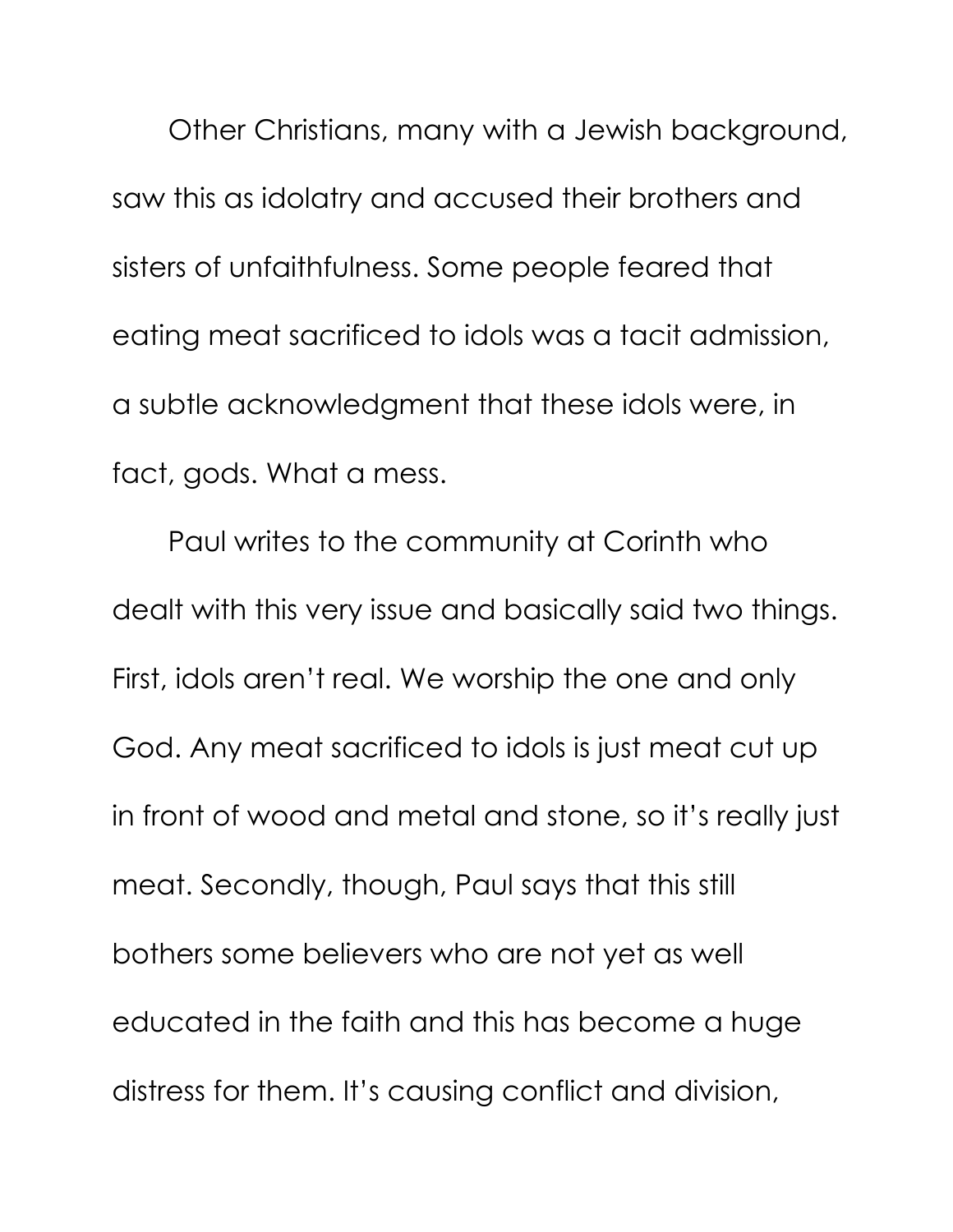things antithetical to God's work of unity and reconciliation. So what do we do?

The answer, for Paul, is holy condescension. He tells the church at Corinth to refrain from eating meat sacrificed to idols. Even though idols aren't gods, and no matter how tasty those wings happen to be, setting up obstacles that keep people from God just isn't worth the risk. We can defer, we can give way, and shop somewhere else, eat something not sacrificed to false gods.

Of course, this seems strange piece of advice for 21st century churches. The meat we eat isn't sacrificed to idols, at least not that we know of. But of course, Paul's advice isn't about the meat. Paul's appeal is about the development of a welcoming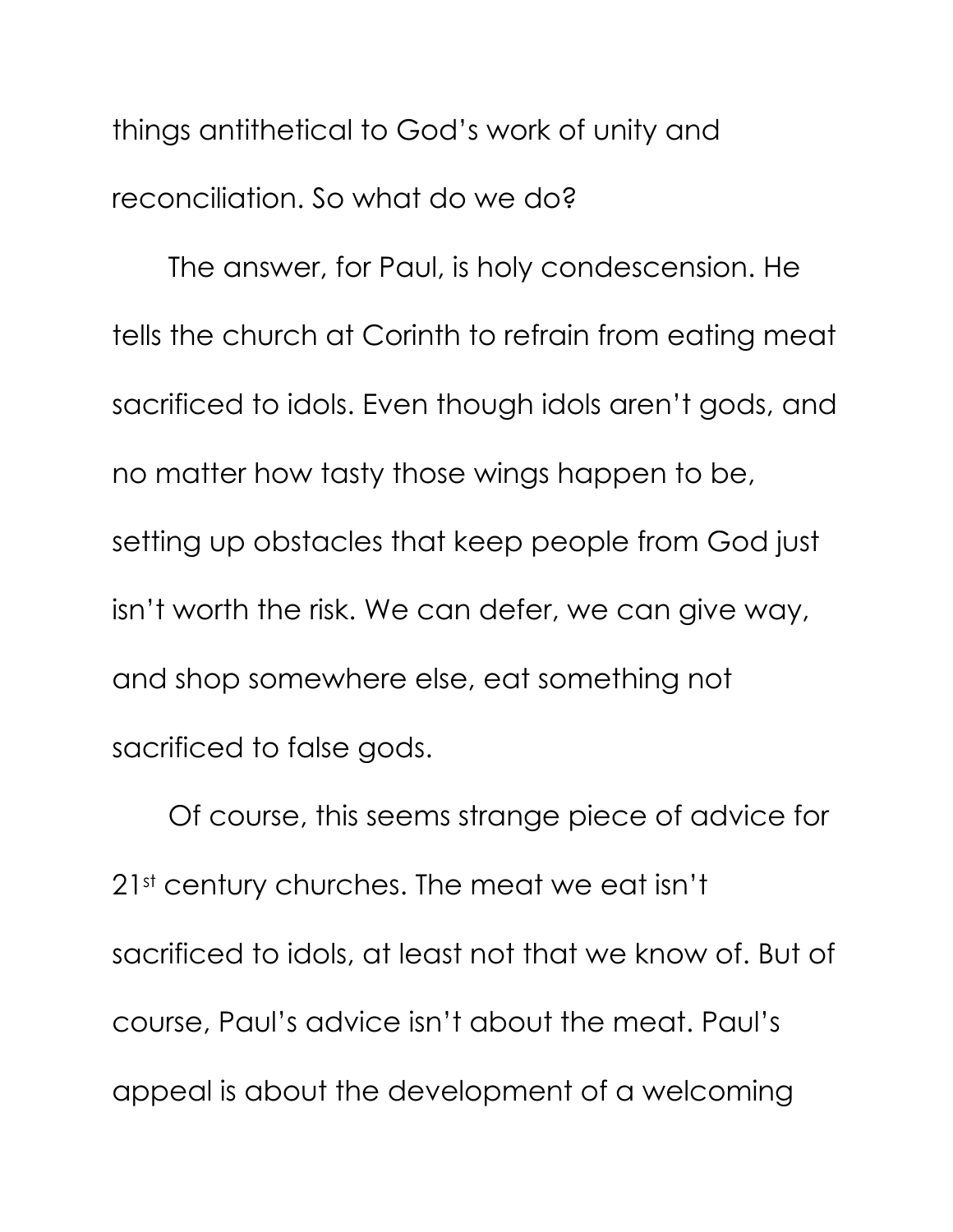community, a family that thinks of others rather than ourselves, a church that embraces people at all stages of life and finds a way to include all people across the spectrums of life. Paul wants to see healing within the church.

For us as a congregation, I think this hits at the heart of some of our transitions and new ministries. Think, for a minute, of pews as meat sacrificed to idols. Things that we as experienced Christians appreciate, especially for those of us with long histories in this community. But they're also things that prevent the development of new ministries and cut short opportunities for new people coming into contact with God. To be sure, pews aren't bad for life in the church. There's nothing wrong with pews, but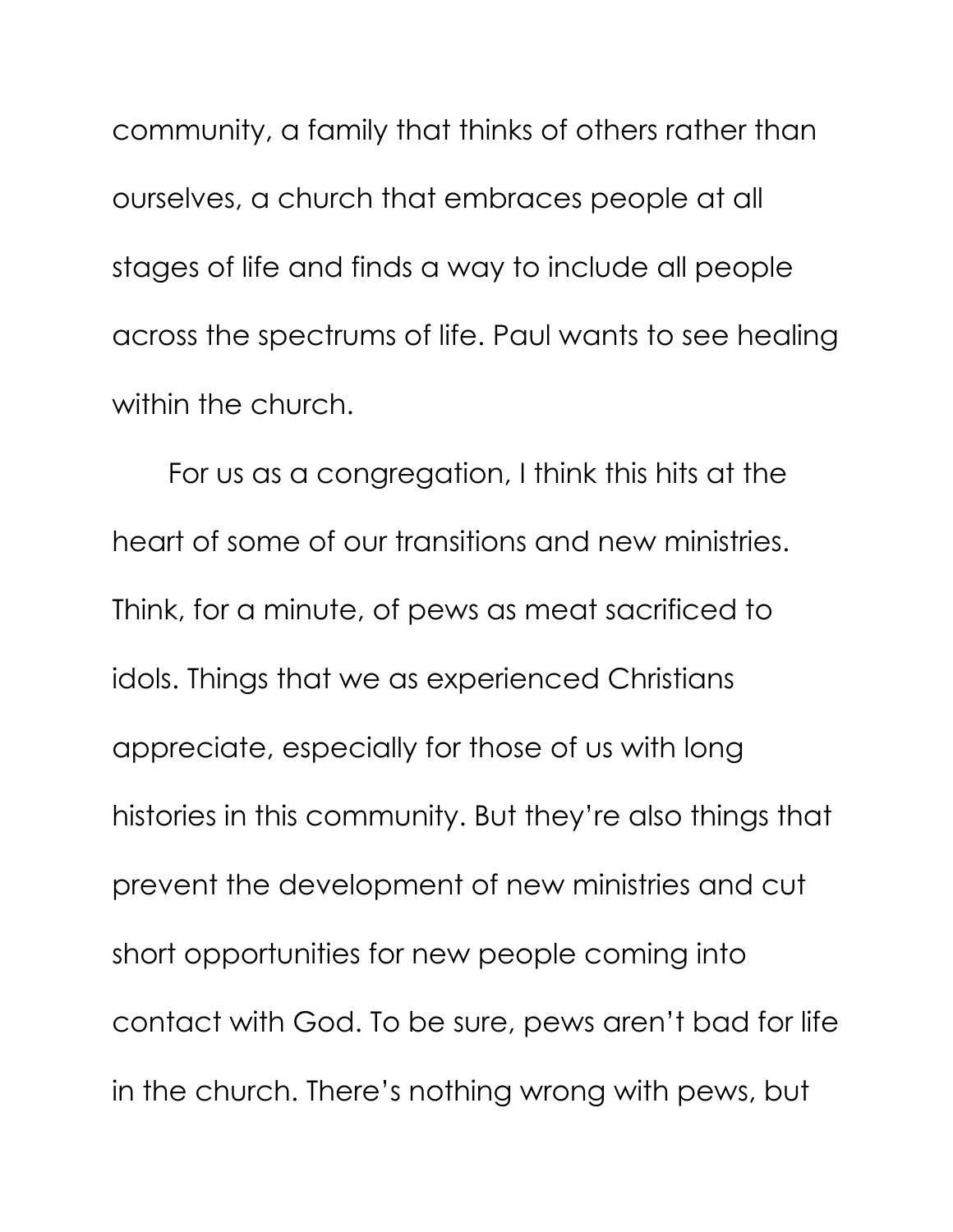with a transition to this new space, we make it much easier for others to come into this space and find the comfort of Christian community. We make it much easier to host new ministries like we will this afternoon in order to help grow God's kingdom in the NRV. We remove obstacles and instead help to provide new points of access for the people with God. We can think about this decision to move to chairs in our worship space as refusing to eat meat sacrificed to idols, about refusing to leave up obstacles for others to become part of our community.

Or, think about worship styles as meat sacrificed to idols. What if the big words that we use, the complicated hymns, the linear space, the standing and sitting and standing again, the need for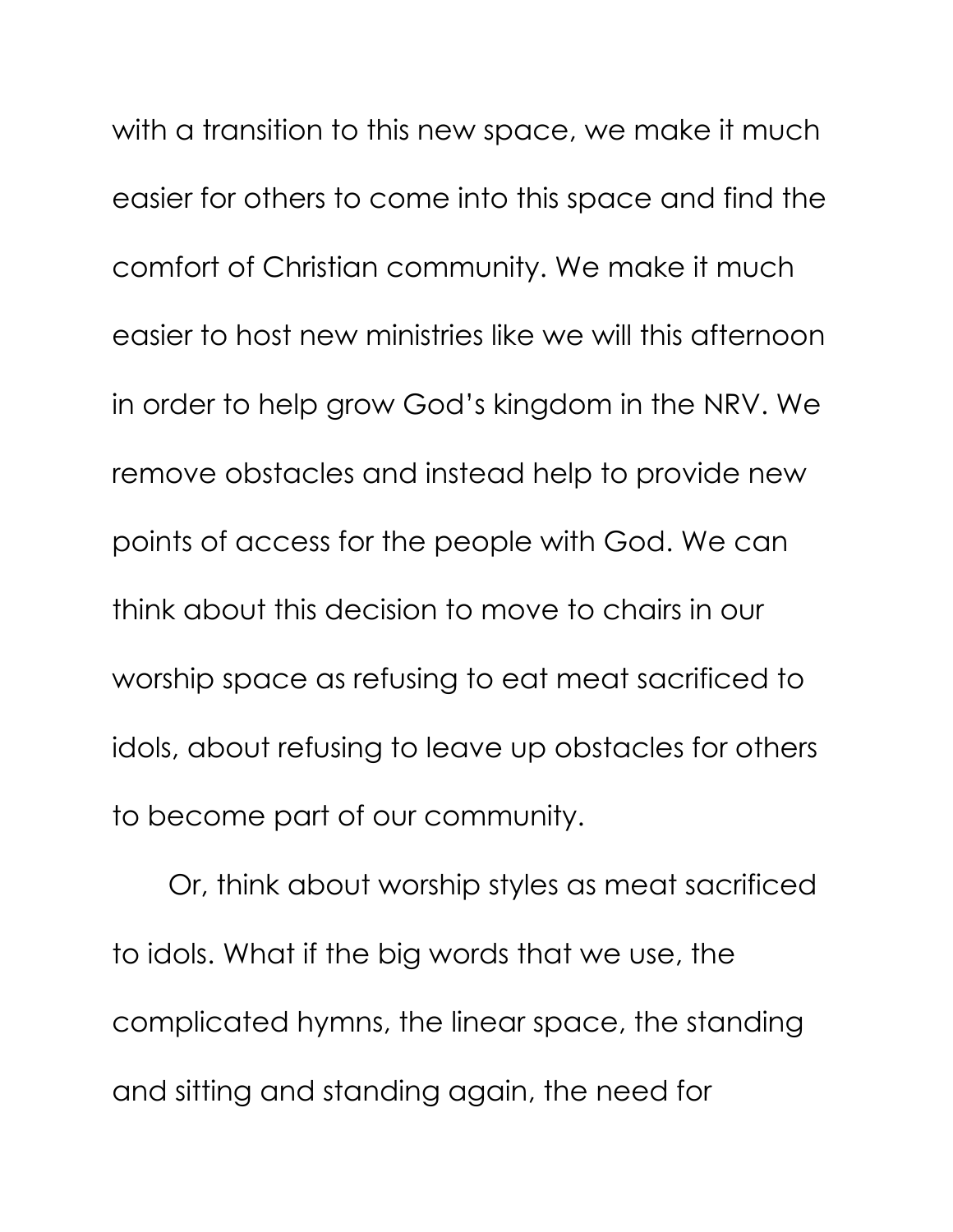appropriate quietness or polite behavior, what if this all gets in the way of other people getting in touch with God? This is what Across the Spectrum is all about. Removing barriers. Tearing down walls. Refusing to eat meat sacrificed to idols and instead finding ways to be fed alongside sisters and brothers across the spectrums of life. After church, we're going to rearrange this space so that there are worship stations throughout the sanctuary. We're going to use a bulletin that has pictures. We're going to draw our prayers to God, to include not only our money but our sins in the offering to God, to hold the cross of Christ in our hands, to sing simple words and to move about the space as we are able and as the Spirit leads. We can think about Across the Spectrum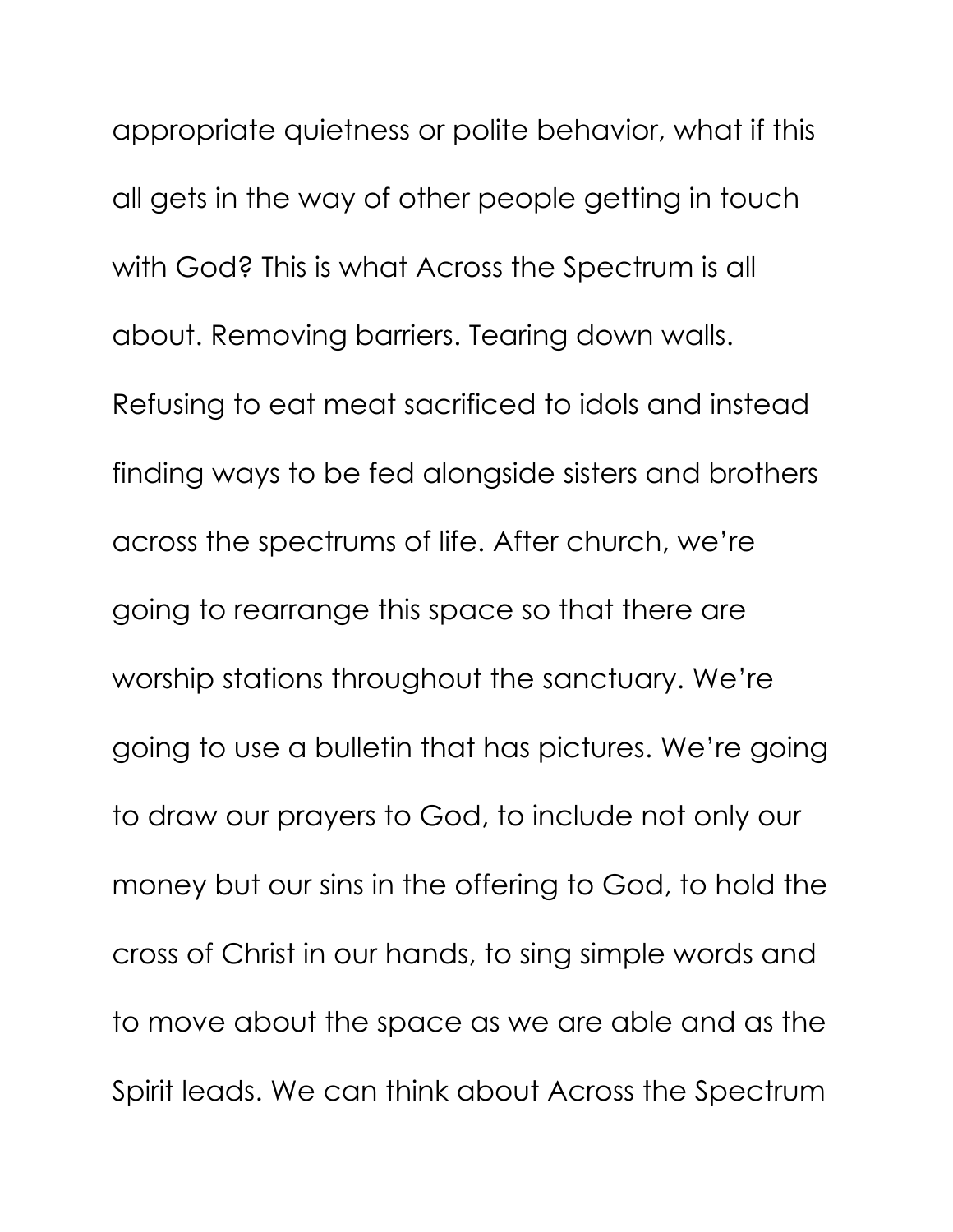as refusing to eat meat sacrificed to idols, about refusing to allow our personal preferences and comforts to prevent others from engaging with God, about creating access points rather than hurdles so that all people might come to know Christ.

Now this can sound harsh, but hear again what Paul has to say. There's nothing wrong with meat sacrificed to idols. There's nothing wrong with pews, or with the liturgies in our worship books. Nothing wrong at all. But there's something right about changing our behavior in order to spread the Gospel. There's something right about choosing the preferences of others over our own comforts. There's something right about finding ways to connect with God that connect with people other than just us. That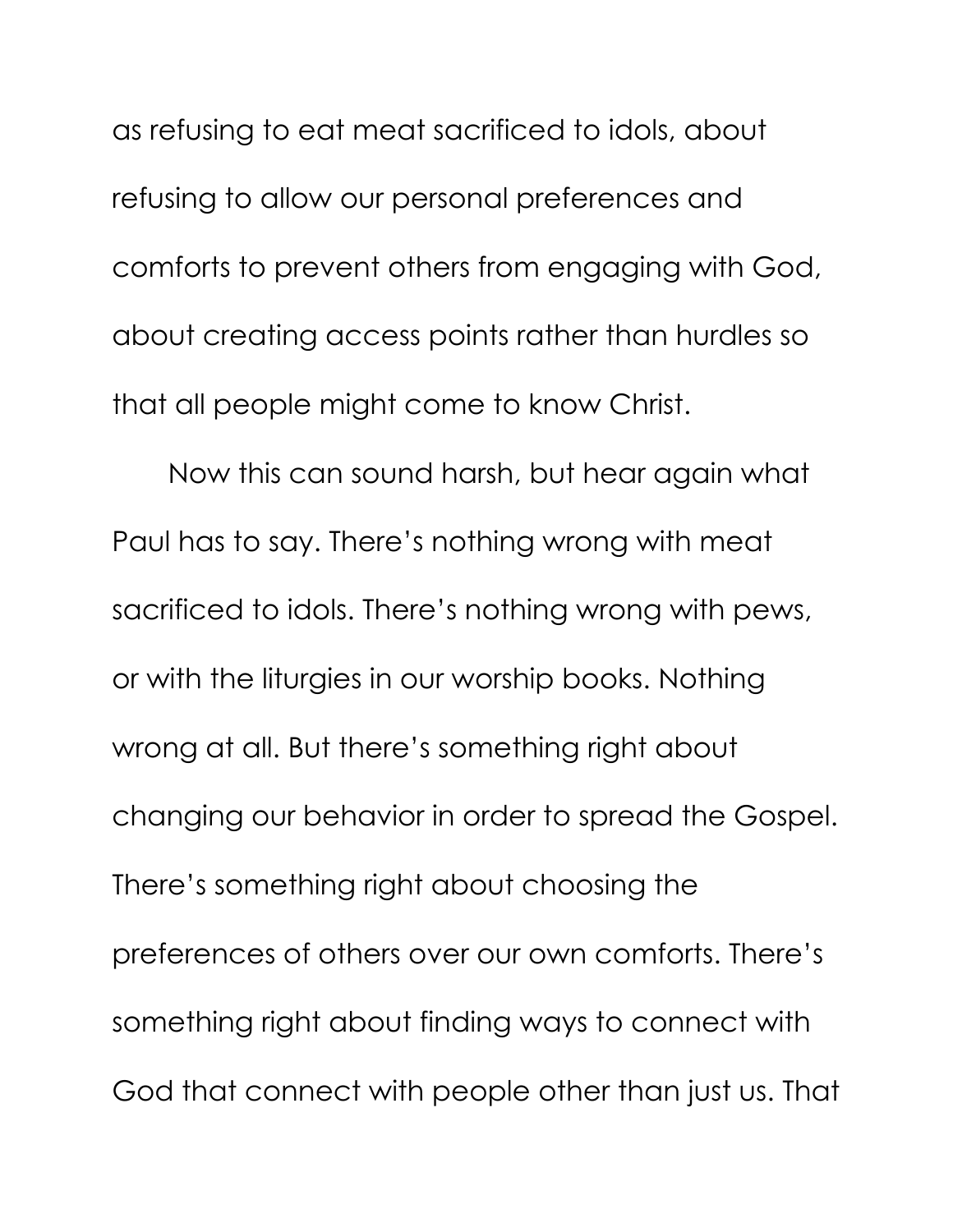is the kind of holy condescension Paul calls for in 1st Corinthians.

Changing our habits, not to mention choosing others over ourselves, takes dedication, takes determination, takes transformation from the inside out. Let's not pretend this is easy. But, it is also something that we see in the incarnation, that event of God becoming human. Because, you see, Jesus is the clearest act of holy condescension that we have to see.

In Christ, God defers to us. Rather than the requirements of the Law, in Christ God gives way to the Gospel. Rather than remain in heaven, God descends to life on earth. This doesn't make the Law bad or heaven unlivable. Instead, God chooses a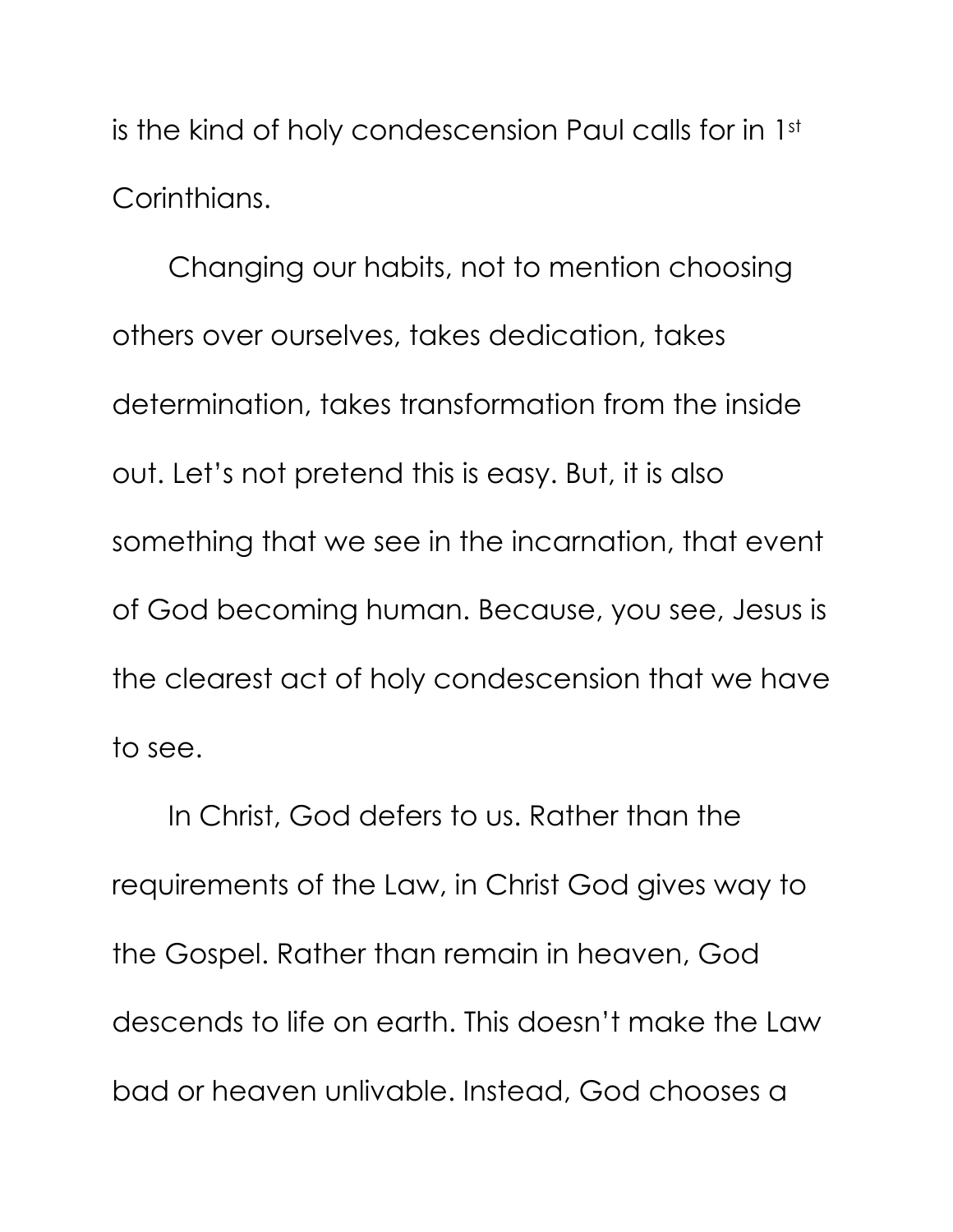different way in order to widen the beloved community, to expand participation in God's kingdom. Why should we care about meat sacrificed to idols when there's an eternity to feast at the table of God?

Condescension in this way is not patronizing or indicative of superiority. Holy condescension is sacrificing something that's not only acceptable, but something that we love – our favorite meat vendors, pews, worship styles – in order to introduce others to Jesus, in order to create communities of inclusion and love. As Paul says, food doesn't bring us closer to God, and neither do particular styles of worship or particular types of furniture. Each is a conduit, an access point to help us connect with God. As the